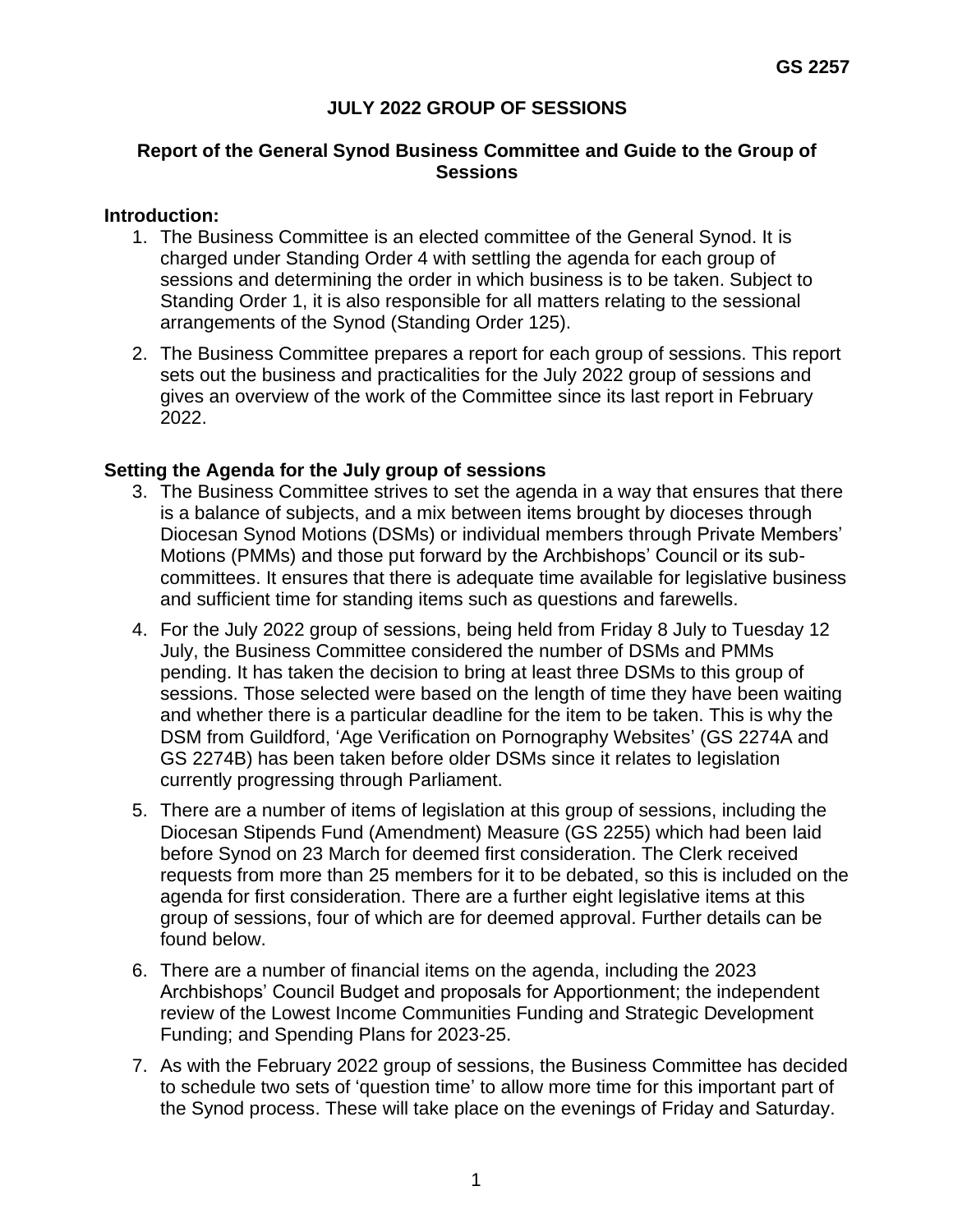- 8. There will be group work taking place on Sunday afternoon. This will give members the opportunity to engage again with the Living in Love and Faith work and the Vision and Strategy work. There will be two sessions, so members will be able to engage with each of these issues. Details regarding the group work will be available on a Notice Paper and members are strongly encouraged to participate in this.
- 9. At this group of sessions, the elections for the central members of the Crown Nominations Commission will be held on Sunday evening. This will take place in a context of prayer and will be managed by the external voting company, Civica Electoral Services (CES) which has been managing the elections to Synod and of Synodical bodies. Members will be sent an email from CES with a link to the online portal which will open at 8.30pm and close at 9.30pm. Members will need access to a device (ie smartphone, tablet or laptop) to access the portal and will only be able to vote during these 60 minutes. Staff will be available to advise any members during this time, and will provide a small number of devices for use by members. The results will be announced before prorogation on Tuesday morning.
- 10.The Business Committee is delighted that this group of sessions will be attended by a number of Ecumenical guests, as well as those from the Anglican Communion. Details about those attending, including a brief biography can be found in Notice Paper Five.
- 11.There will be a Presidential Address by the Archbishop of York and one of the Archbishops will move that a Loyal Address be presented to Her Majesty The Queen on the occasion of her Platinum Jubilee.
- 12.A sculpture inspired by the LLF process has been installed in York Minster and will be on view until September. Members of Synod will have the opportunity to view and interact with it before the service on Sunday morning. There will also be a multimedia installation in Spring Lane building.

## **Practicalities for the July group of sessions**

- 13.This group of sessions will be the first residential meeting since July 2019. It is being held at the University of York, and accommodation and catering on campus is arranged for all members by the Synod Support Team. The meetings will be held in the Central Hall, with group work on Sunday afternoon in the Spring Lane Building. Members of the Business Committee will be running tours of the campus on Friday lunchtime to help new members to orient themselves. Details of how to find your accommodation, dining room and map of the campus will be sent to you by email from Synod support Members who have requested a parking hanger will be able to collect this at check-in.
- 14.Following the process by the Convocations of Canterbury and York, and House of Laity to co-opt UK Minority Ethnic Members, the Business Committee will be arranging a brief induction programme on Friday morning for these new members, as well as others that have joined since February through casual vacancies. Synod Support Staff will be contacting those new members directly about this. Any member who missed the November induction would also be welcome to join us.
- 15.As with the February 2022 group of sessions, we will be providing basic Zoom access to the meeting to those unable to attend in person due to illness or other reasons. The Synod Support Team will contact members regarding this, and will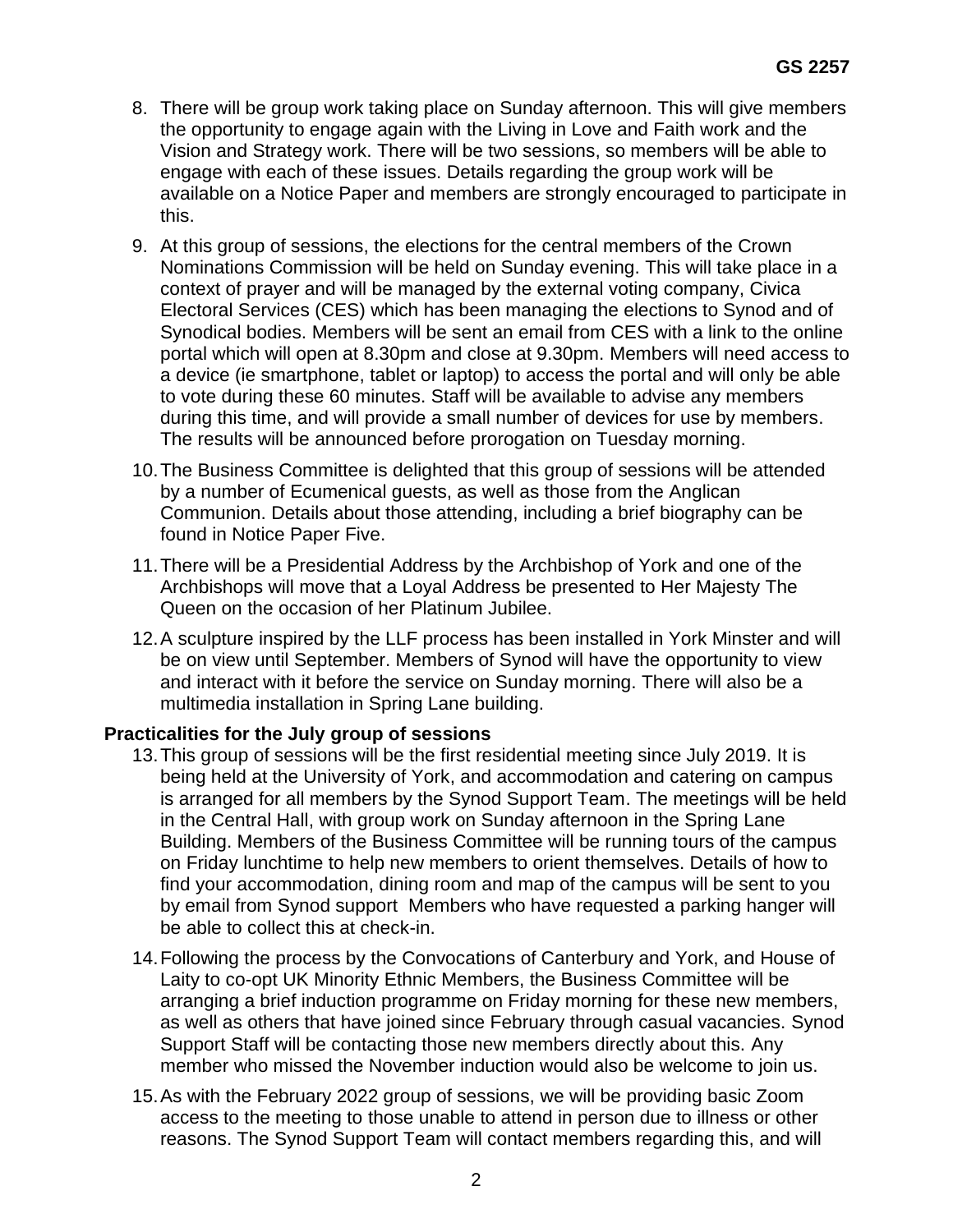arrange access to the Zoom call and voting platform.

### **Worship**

- 16.Worship is arranged on behalf of Synod by the Synod Chaplain, Revd Andrew Hammond. He can be contacted on [synodchaplain@gmail.com](mailto:synodchaplain@gmail.com) and would welcome feedback from members regarding the worship. He would particularly like to hear from any volunteers wishing to lead worship.
- 17.As this is a body of the Church of England, worship is integral to the Synod meetings. Each session starts with worship and concludes with worship. Holy Communion is celebrated in the Berrick Saul Building every day except Sunday, as Holy Communion will be celebrated in York Minister that morning. Transport is available for members to travel to the Minister on Sunday morning at a small cost. Tickets are available from the Information Desk in the foyer in the Central Hall during Synod.

### **Agenda items for the July group of sessions**

- 18.The following sets out a brief summary of each of the papers being presented at the July group of sessions. It is hoped that members will find this useful.
- [GS 2256 Agenda:](https://www.churchofengland.org/system/files/private%3A/2022-06/GS%202256%20Agenda%20July%202022.pdf) This is the key paper for the group of sessions as it sets out the business for the meeting. This should be read alongside the Order Papers which will be published about an hour before each session starts on the Synod App and website (and available in the Foyer of Central Hall). Please note that the agenda is subject to change during the group of sessions if business necessitates.
- [GS 2257 Report of the Business Committee:](https://www.churchofengland.org/sites/default/files/2022-06/GS%202257%20Report%20by%20the%20Business%20Committee.pdf) This report will be discussed as one of the first items on the agenda. Members will have the opportunity to comment on the agenda or on the content of the Report during the take note debate.
- [GS 2258 Route map to Net Zero Carbon by 2030:](https://www.churchofengland.org/sites/default/files/2022-06/GS%202258%20Routemap%20to%20Net%20Zero%20Carbon.pdf) This provides an update on progress towards net zero carbon as requested by the motion from the February 2020 group of sessions.
- [GS 2259 War in Ukraine:](https://www.churchofengland.org/sites/default/files/2022-06/GS%202259%20%20War%20in%20Ukraine.pdf) This is a topical item and will enable Synod to engage with this issue which is the most serious destabilisation of the post-WW2 world order for decades.
- [GS 2260 See of Canterbury Crown Nominations Commission:](https://www.churchofengland.org/sites/default/files/2022-06/GS%202260%20See%20of%20Canterbury%20Crown%20Nominations%20Commission_1.pdf) This follows the Take Note debate in February 2022 at which members were told that a final proposal for changes to the Standing Orders would be brought to the July 2022 Synod. Members will be able to debate a series of non-technical policy proposals on Saturday before considering the specific amendments to the Standing Orders giving effect to proposals on Tuesday.
- [GS 2261 Review of Strategic Development Funding \(SDF\) and Lowest Income](https://www.churchofengland.org/sites/default/files/2022-06/GS%202261%20Review%20of%20SDF%20and%20LINC%20Funding.pdf)  [Communities Funding](https://www.churchofengland.org/sites/default/files/2022-06/GS%202261%20Review%20of%20SDF%20and%20LINC%20Funding.pdf) (LInC) : An Independent Review of SDF and LInC funding reported in March 2022. This will be an opportunity for members to engage with the reviewers and to clarify and learn from the review.
- GS 2262 [Spending Plans of the Church Commissioners and Archbishops' Council:](https://www.churchofengland.org/sites/default/files/2022-06/GS%202262%20Spending%20Plans%20of%20the%20CC%20and%20AC.pdf) This item is focussed on the spending plans of the Church Commissioners and Archbishops' Council for financial distributions over 2023-2025 and indicative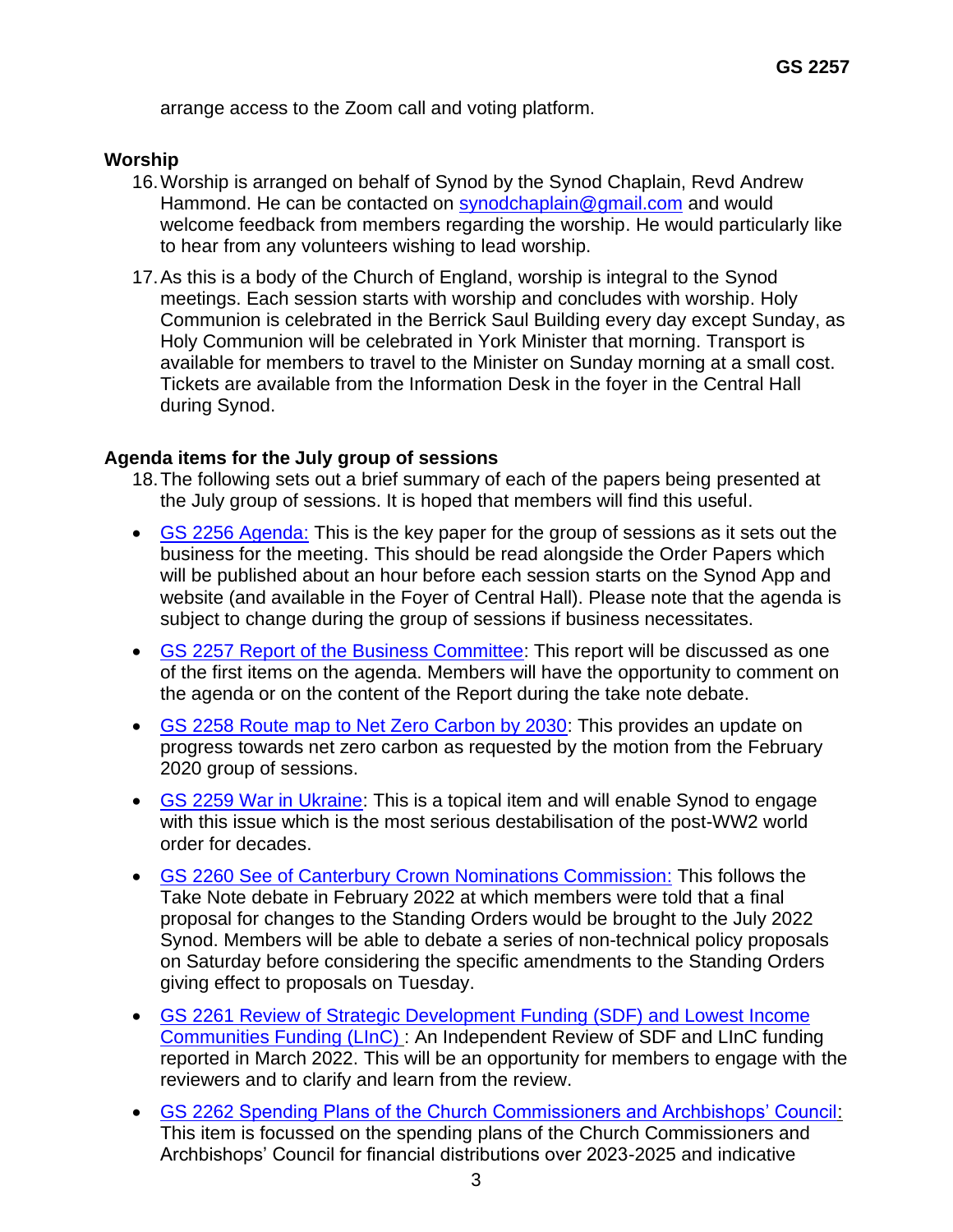distributions for the subsequent six years. These are plans developed in the light of the Vision and Strategy work.

- [GS 2263 Safeguarding and Independence: Update and Next Steps:](https://www.churchofengland.org/sites/default/files/2022-06/GS%202263%20Safeguarding%20and%20Independence.pdf) This item will include a presentation by Maggie Atkinson, Chair of the Independent Safeguarding Board and Meg Munn, Chair of the National Safeguarding Panel. This will give Synod the opportunity to engage with this important issue.
- GS 2264 [Church of England Pensions \(Application of Capital Funds\) Measure:](https://www.churchofengland.org/sites/default/files/2022-06/GS%202264%20CofE%20Pensions%20%28Application%20of%20Capital%20Funds%29%20Measure.pdf) This Measure further extends the period during which the Church Commissioners are permitted to resort to capital to meet their obligations under the pre-1998 clergy pension scheme.
- [GS 2265A](https://www.churchofengland.org/sites/default/files/2022-06/GS%202265A%20Insurance%20Premium%20Tax.pdf) and [GS 2265B Insurance Premium Tax:](https://www.churchofengland.org/sites/default/files/2022-06/GS%202265B%20Sec%20Gen%20Insurance%20Premium%20Tax.pdf) This Diocesan Synod Motion from Lincoln seeks to address the impact of insurance premium tax on churches and other charities.
- [GS 2266A a](https://www.churchofengland.org/sites/default/files/2022-06/GS%202266A%20Assisted%20Suicide.pdf)nd [GS 2266B Assisted Suicide:](https://www.churchofengland.org/sites/default/files/2022-06/GS%202266B%20Sec%20Gen%20Note%20-%20Assisted%20Suicide.pdf) This Private Members' Motion by Dr Simon Eyre (Chichester) which aims to affirm that the current legislation in relation to Assisted Suicide referenced in Section 2 of the Suicide Act 1961 (and its application through the Director of Public Prosecutions guidelines) should remain unchanged.
- [GS 2267 Archbishops' Council Annual Report:](https://www.churchofengland.org/sites/default/files/2022-06/GS%202267%20Archbishops%27%20Council%20Annual%20Report.pdf) There will be a presentation on the Archbishops' Council's Annual Report and members will be given an opportunity to ask questions on the work of the Council in 2021.
- GS 2268 [Archbishops' Council Budget 2023 and Proposals for Apportionment](https://www.churchofengland.org/sites/default/files/2022-06/GS%202268%20-%20AC%20Budget%202023%20and%20Proposals%20for%20Apportionment%202023.pdf)  [2023:](https://www.churchofengland.org/sites/default/files/2022-06/GS%202268%20-%20AC%20Budget%202023%20and%20Proposals%20for%20Apportionment%202023.pdf) This is a regular item for the July group of sessions, as under its Standing Orders, General Synod must be invited to approve the Archbishops' Council's annual budget and its proposals for the diocesan apportionment. Proposals for the budget and apportionment must be sent to General Synod members by 30 June of the preceding year.
- [GS 2269 Amending Canon No 42:](https://www.churchofengland.org/sites/default/files/2022-06/GS%202269%20Amending%20Canon%20No.%2042.pdf) This Amending Canon implements a recommendation from the Independent Inquiry into Child Sexual Abuse that the role of diocesan safeguarding adviser be changed to one of diocesan safeguarding officer. Diocesan safeguarding officers would have responsibility in the diocese, independent of the bishop, for the professional leadership on and management of matters relating to the safeguarding of children and vulnerable adults.
- [GS 2270 Affirming and Including Disabled People in the Whole Life of the Church:](https://www.churchofengland.org/sites/default/files/2022-06/GS%202270%20Affirming%20and%20Including%20Disabled%20People.pdf) this item will give members the chance to address disability issues and reflect on the importance of diversity and inclusion in the life of the Church.
- [GS 2255 Diocesan Stipends Funds \(Amendment\) Measure:](https://www.churchofengland.org/sites/default/files/2022-06/GS%202255%20Diocesan%20Stipends%20Funds%20%28Amendment%29%20Measure.pdf) This legislation will allow dioceses more freedom to be generous with their historic wealth to other dioceses in the Church of England, and enable a more equitable sharing of this wealth.
- GS 2271 [Resourcing Ministerial Formation:](https://www.churchofengland.org/sites/default/files/2022-06/GS%202271%20Resourcing%20Ministerial%20Formation.pdf) The Resourcing Ministerial Formation review has found that significant changes to the current system of funding for the training of ordinands are required, and this item will enable members to shape the ongoing development of the proposals.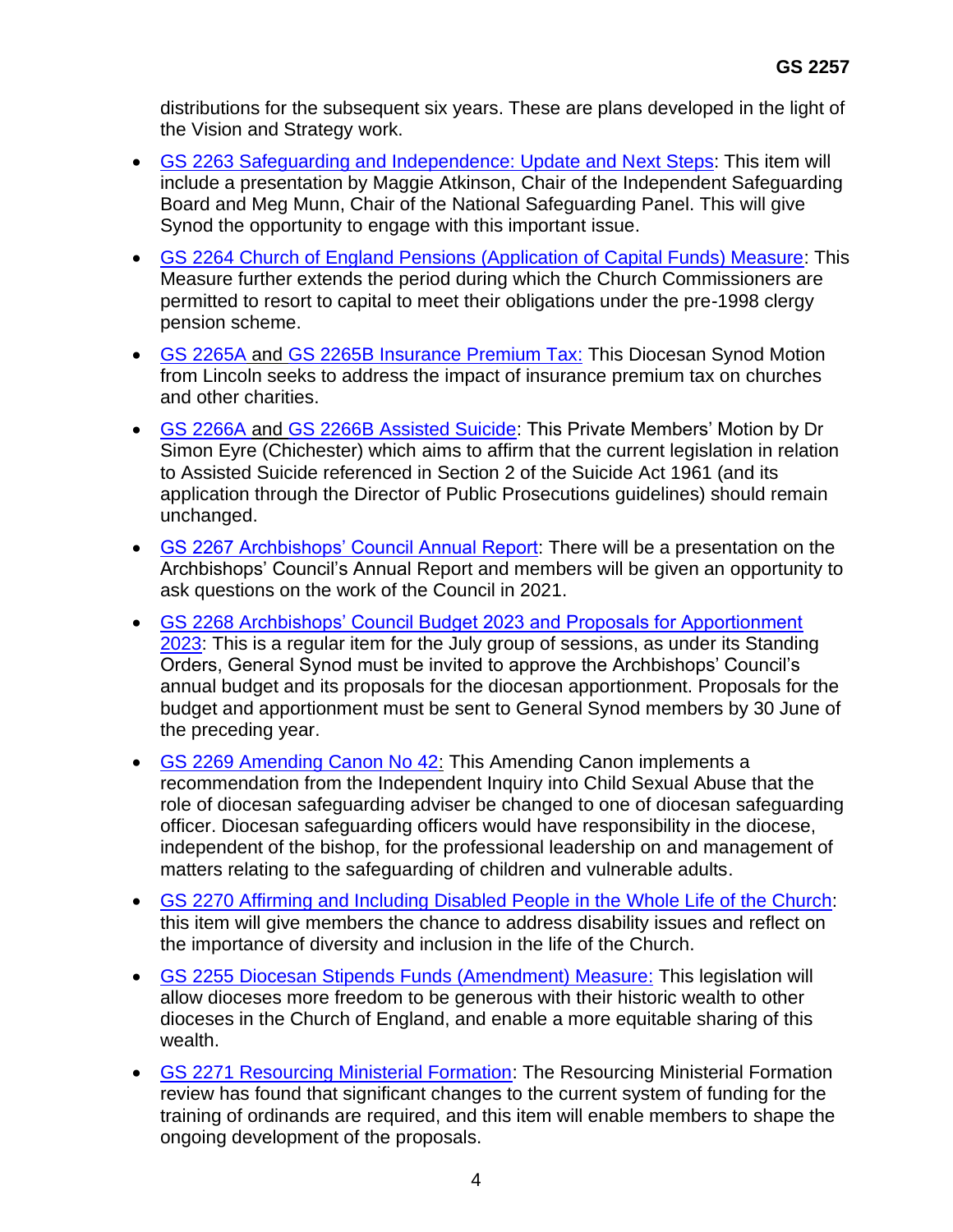- GS 2272 [Church of England \(Miscellaneous Provisions\) Measure](https://www.churchofengland.org/sites/default/files/2022-06/GS%202272%20CofE%20%28Miscellaneous%20Provisions%29%20Measure.pdf) and [GS 2273](https://www.churchofengland.org/sites/default/files/2022-06/GS%202273%20Amending%20Canon%2043%20-%20First%20consideration.pdf) [Amending Canon No 43:](https://www.churchofengland.org/sites/default/files/2022-06/GS%202273%20Amending%20Canon%2043%20-%20First%20consideration.pdf) This Measure and Amending Canon cover a wide range of provisions which would not merit free-standing legislation. Many of the provisions are of a technical nature.
- [GS 2254A](https://www.churchofengland.org/sites/default/files/2022-06/GS%202254A%20Review%20of%20Qualifications%20for%20PCC%20Membership%20and%20Entry%20on%20the%20CER.pdf) and [GS 2254B Review of Qualifications for PCC Membership and Entry](https://www.churchofengland.org/sites/default/files/2022-06/GS%202254B%20Sec%20GEn%20Note%20-%20Review%20of%20Qualifications%20for%20PCC%20Membership%20and%20Entry%20on%20the%20CER.pdf)  [on the Church Electoral Roll:](https://www.churchofengland.org/sites/default/files/2022-06/GS%202254B%20Sec%20GEn%20Note%20-%20Review%20of%20Qualifications%20for%20PCC%20Membership%20and%20Entry%20on%20the%20CER.pdf) this is a Diocesan Synod Motion from Canterbury which calls for a review of the qualifications for membership of parochial church councils and the electoral roll in light of the existence of bishops' mission initiatives.
- [GS 2274A](https://www.churchofengland.org/sites/default/files/2022-06/GS%202274A%20Age%20Verification%20for%20Pornography%20Website.pdf) and GS 2274B [Age Verification for Pornography Websites:](https://www.churchofengland.org/sites/default/files/2022-06/GS%202274B%20Sec%20Gen%20Note%20-%20Age%20Verification.pdf) this is a Diocesan Synod Motion from Guildford and calls for the Government to introduce legislation requiring pornographic sites to have in place age verification systems preventing access by people under the age of 18.
- GS 2275 59<sup>th</sup> [Report of the Standing Orders Committee,](https://www.churchofengland.org/sites/default/files/2022-06/GS%202275%2059th%20Standing%20Orders%20Report.pdf) [GS 2276 60](https://www.churchofengland.org/sites/default/files/2022-06/GS%202276%2060th%20Standing%20Orders%20Report.pdf)<sup>th</sup> Report of [the Standing Orders Committee and Amendments to the Standing Orders for](https://www.churchofengland.org/sites/default/files/2022-06/GS%202276%2060th%20Standing%20Orders%20Report.pdf)  Membership [of the Canterbury Crown Nominations Commission](https://www.churchofengland.org/sites/default/files/2022-06/GS%202276%2060th%20Standing%20Orders%20Report.pdf) (CNC): This sets out the technical changes relating to the CNC membership which will be finalised after the Synod has voted on the underlying proposals on Saturday morning.
- [GS 2277 Report by the Clergy Conduct Measure Implementation Group:](https://www.churchofengland.org/sites/default/files/2022-06/GS%202277%20Report%20by%20the%20Clergy%20Conduct%20Measure%20Implementation%20Group_0.pdf) In July 2021 Synod took note of the report from the Lambeth Working Group on the reform of the Clergy Discipline Measure. That report recommended the creation of an Implementation Group to bring forward legislative proposals to Synod for the replacement of the CDM. These proposals are now ready for debate before Synod in advance of legislation in 2023.

## **Deemed business:**

- [GS 2278 Legal Officers \(Annual Fees\) Order 2022 a](https://www.churchofengland.org/sites/default/files/2022-06/GS%202278%20Legal%20Officers%20%28Annual%20Fees%29%20Order%202022.pdf)nd [GS 2279 Ecclesiastical](https://www.churchofengland.org/sites/default/files/2022-06/GS%202279%20Ecclesiastical%20Judges%2C%20Legal%20Officers%20and%20Others%20%28Fees%29%20Order%202022.pdf)  [Judges, Legal Officers and Others \(Fees\) Order 2022:](https://www.churchofengland.org/sites/default/files/2022-06/GS%202279%20Ecclesiastical%20Judges%2C%20Legal%20Officers%20and%20Others%20%28Fees%29%20Order%202022.pdf) These are the usual annual fees orders providing for the annual retainers paid to diocesan registrars and for court fees in the ecclesiastical courts.
- [GS 2280 Church of England Funded Pension Scheme \(Amendment\)](https://www.churchofengland.org/sites/default/files/2022-06/GS%202280%20Pensions%20Rules%20%28Amendment%29%20Scheme.pdf) Rules 2022: These Rules make amendments to the provisions in the Rules of the Church of England Funded Pensions Scheme (which applies to service by clergy from 1998) in relation to retirement on grounds of ill health.
- [GS 2281 Clergy Discipline Measure 2003](https://www.churchofengland.org/sites/default/files/2022-06/GS%202281%20Code%20of%20Practice%20under%20CDM.pdf) Amending Code of Practice: This Code makes amendments to the existing Code of Practice. One set of amendments removes the presumption from current guidance that it will always be necessary to pause CDM proceedings pending the outcome of the police investigation or a criminal trial. The other amendment transfers responsibility for publishing details of penalties by consent from dioceses to the President of Tribunals.

# **Contingency Business**

• [GS 2282A a](https://www.churchofengland.org/sites/default/files/2022-06/GS%202282A%20reducing%20wedding%20fees%20.pdf)nd [GS 2282B Reduce Parochial Fees for Marriages:](https://www.churchofengland.org/sites/default/files/2022-06/GS%202282B%20Sec%20Gen%20Reduce%20Parochial%20Fees%20for%20marriages.pdf) this is a Diocesan Synod Motion from Blackburn and seeks to set the fees relating to marriages at nil or a minimal amount. It will only be debated if changes to the agenda during the group of sessions means additional time is available.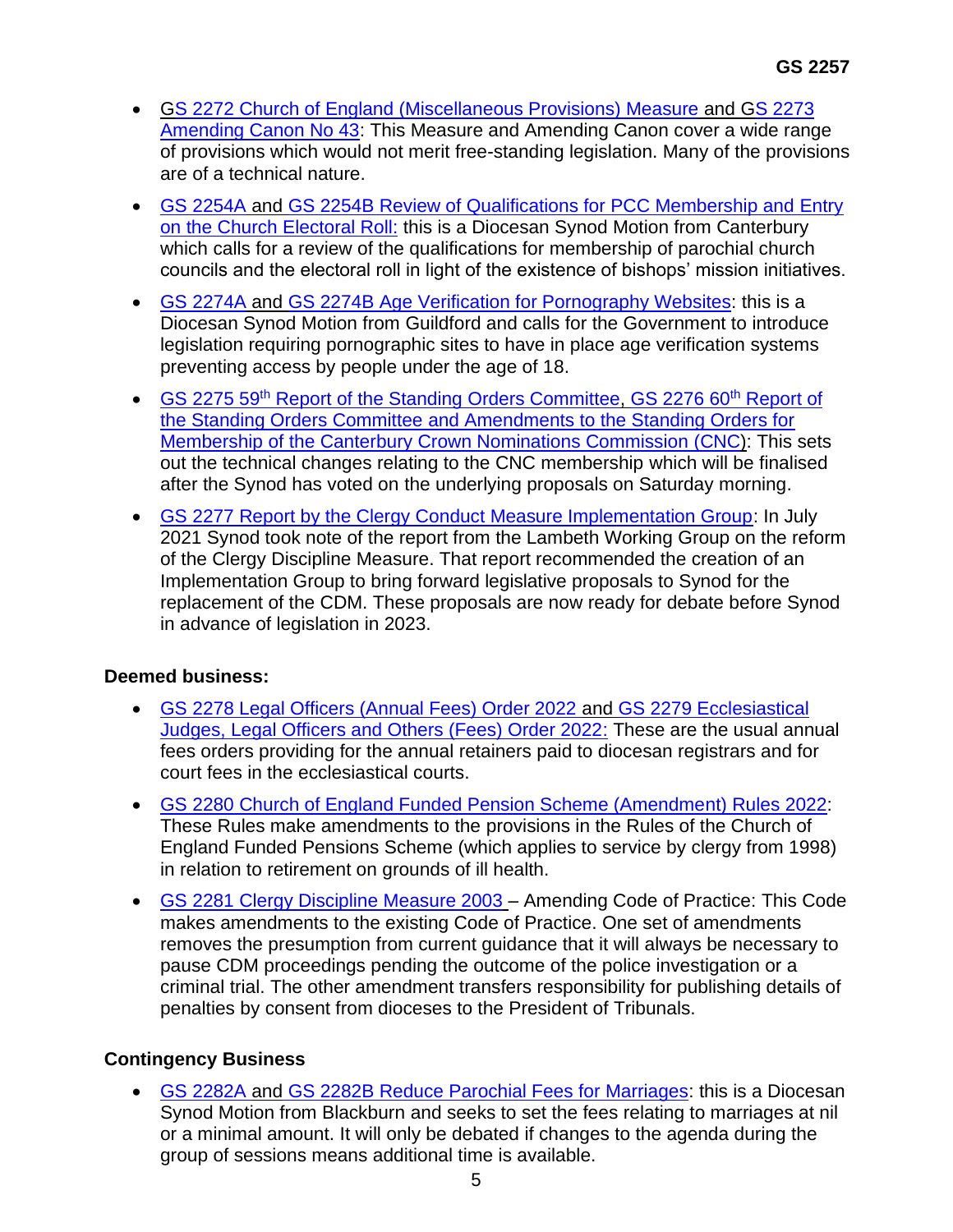### **Work of the Committee**

- 19.The Business Committee has met twice since the February 2022 group of sessions. The Committee has elected Fr Paul Cartwright as Vice-Chair of the Committee.
- 20.The Committee has reviewed the feedback from members on the February 2022 group of sessions and have taken forward the following suggestions from members:
	- Members requested the possibility of a short break in the afternoon. The Business Committee will suggest to Chairs that a short break should be incorporated into the changeover of Chairs between items of business.
	- Members noted that there was a lack of clarity regarding supplementary questions and which questions are in order. Detailed guidance will be provided to Chairs and members, both on the Questions Notice paper and on the website.
	- Members expressed concern that using only two microphone podiums slowed the debates. The Synod Support Team are looking into the possibility of having four podiums at Church House for the February 2023 group of sessions. The layout of the Central Hall makes this more problematical in York but the situation will be reviewed following this year's meeting.
	- Members welcomed the additional session for question time in February 2022. This is being repeated at the July 2022 group of sessions.
	- Members felt that there should be better explanations of what constitutes a point of order. Chairs will be supported during the debates by staff to address any points of order and the Business Committee is looking to prepare some guidance for members.
	- Members appreciated the ability to join remotely through Zoom. The Business Committee are continuing with the trial of hybrid arrangements in York and will assess this further when reviewing the July 2022 sessions.
	- There was feedback about the behaviour of members. The Business Committee has revisited the informal code of conduct [\(GS Misc 1175\)](https://www.churchofengland.org/sites/default/files/2018-01/GS%20Misc%201175%20-%20Code%20of%20Conduct.pdf) and will consider further work alongside other suggestions for improving Synod.
- 21.The Business Committee would welcome feedback from members on any aspect of Synod. This can be done formally through the post-Synod feedback questionnaire or more informally either at the proposed fringe meeting or by email to [synod@churchofengland.org.](mailto:synod@churchofengland.org)
- 22.The Appointments Committee is a committee of Synod, responsible for appointing members to Synodical bodies, as well as other bodies. The Business Committee would encourage members to engage with this and either put forward yourself or others for roles which match your skills and experiences. Further details can be found in GS Misc 1324.

## **Elections Review Group (ERG)**

23.The Business Committee and the Appointments Committee has appointed members to the Elections Review Group which is a sub-committee of the Business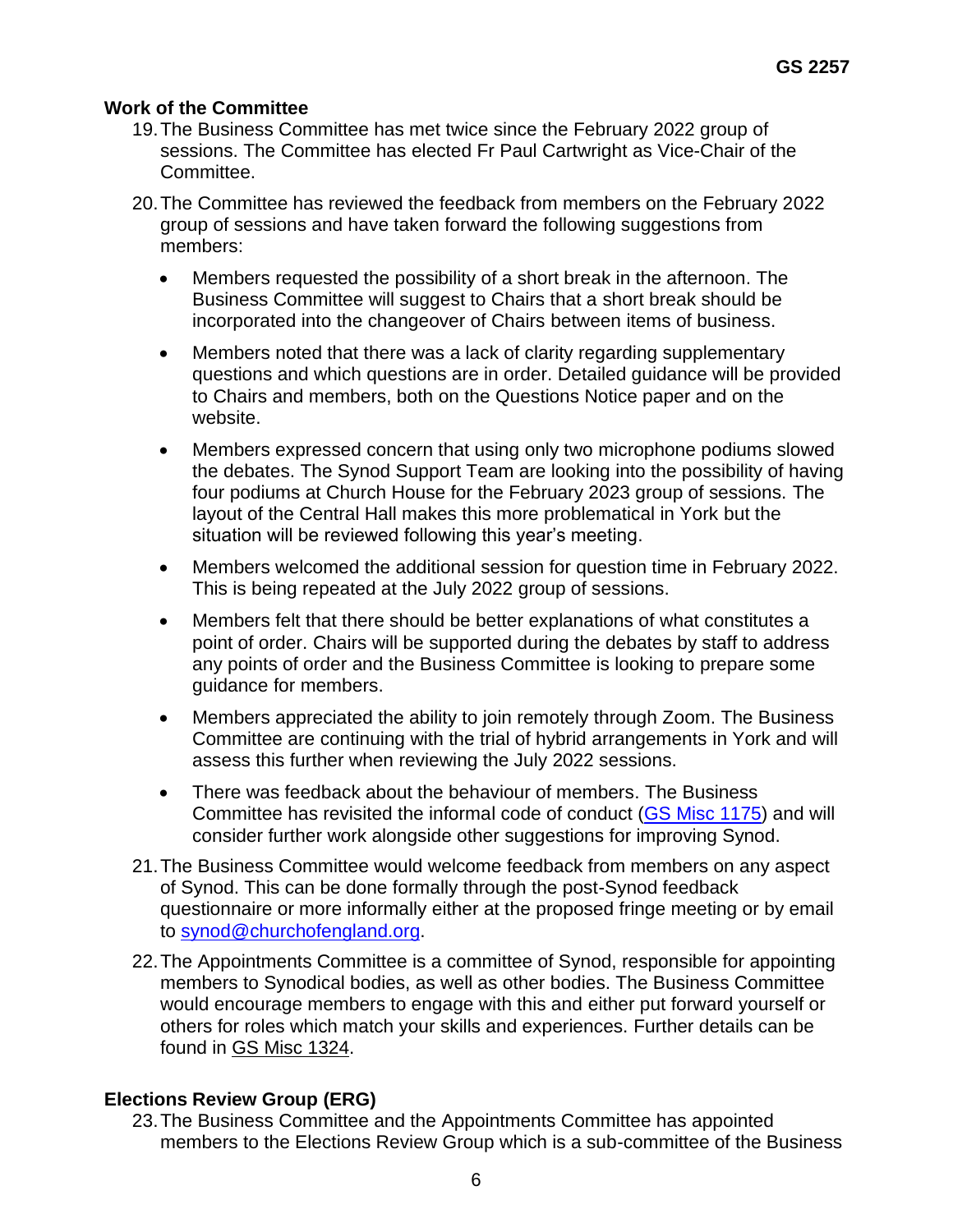Committee. The ERG will be chaired by Clive Scowen (London) and will focus on the following:

- Review the process for the 2021 General Synod elections, including engagement with stakeholders such as dioceses, Synod members and Civica Electoral Services.
- Put forward proposals for amendments to the election rules for the next General Synod elections
- Act as steering committee for amendments to the Church Representation Rules and other rules pertaining to the election of members of the General Synod.
- Advise the Business Committee on any other changes related to elections and produce a report to the Business Committee for consideration by General Synod.
- Consider submissions made by former synod member Michael Stallybrass and bring forward such proposals as it considers appropriate to amend the Church Representation Rules relating to proceedings of parochial church councils.
- 24.The ERG will start its work shortly and it is expected to give an update report to the February 2023 group of sessions.

## **Accessibility**

25.The Business Committee's statement on Accessibility [\(GS Misc 1201\)](https://www.churchofengland.org/sites/default/files/2019-01/GS%20Misc%201201%20.pdf) was last reviewed in December 2020 but the Committee regularly engages with the Accessible Synod Group to bring improvements to each group of sessions. Feedback from members on how to improve this would be welcomed.

## **Synod App**

26.Members are encouraged to download the Synod App. This gives you access to all papers, supporting documents; and the ability to submit requests to speak and amendments. If you have any issues accessing this, the Synod Support team can advise.

## **Record of Business Done**

27.The transcript from the February 2022 group of sessions is now available on the website [here.](https://view.officeapps.live.com/op/view.aspx?src=https%3A%2F%2Fwww.churchofengland.org%2Fsites%2Fdefault%2Ffiles%2F2022-05%2FGeneral%2520Synod%2520-%2520Group%2520of%2520Sessions%2520-%2520February%25202022.docx&wdOrigin=BROWSELINK)

## **Business Committee Policies**

- 28.The Business Committee has a number of policies covering various aspects of Synod's activities which are reviewed regularly and updated as necessary. These and other guidance may be viewed on the Members' [resources section](https://www.churchofengland.org/about/leadership-and-governance/general-synod/synod-members-resources) on the Church of England website.
- 29. The [Guide to the General Synod](https://www.churchofengland.org/sites/default/files/2021-10/Guide%20to%20the%20GS-admin-2021-v1.pdf) and the [Synod Members'](https://www.churchofengland.org/sites/default/files/2021-10/synod_survival_guide__revised_Oct_21_.pdf) Survival Guide may be especially helpful as members prepare for the group of sessions.
- 30.Synod members are encouraged to be proactive in publicising the work of Synod, and social media is a great platform for this. The hashtag used on Twitter is #Synod. There are several social media channels which members have used in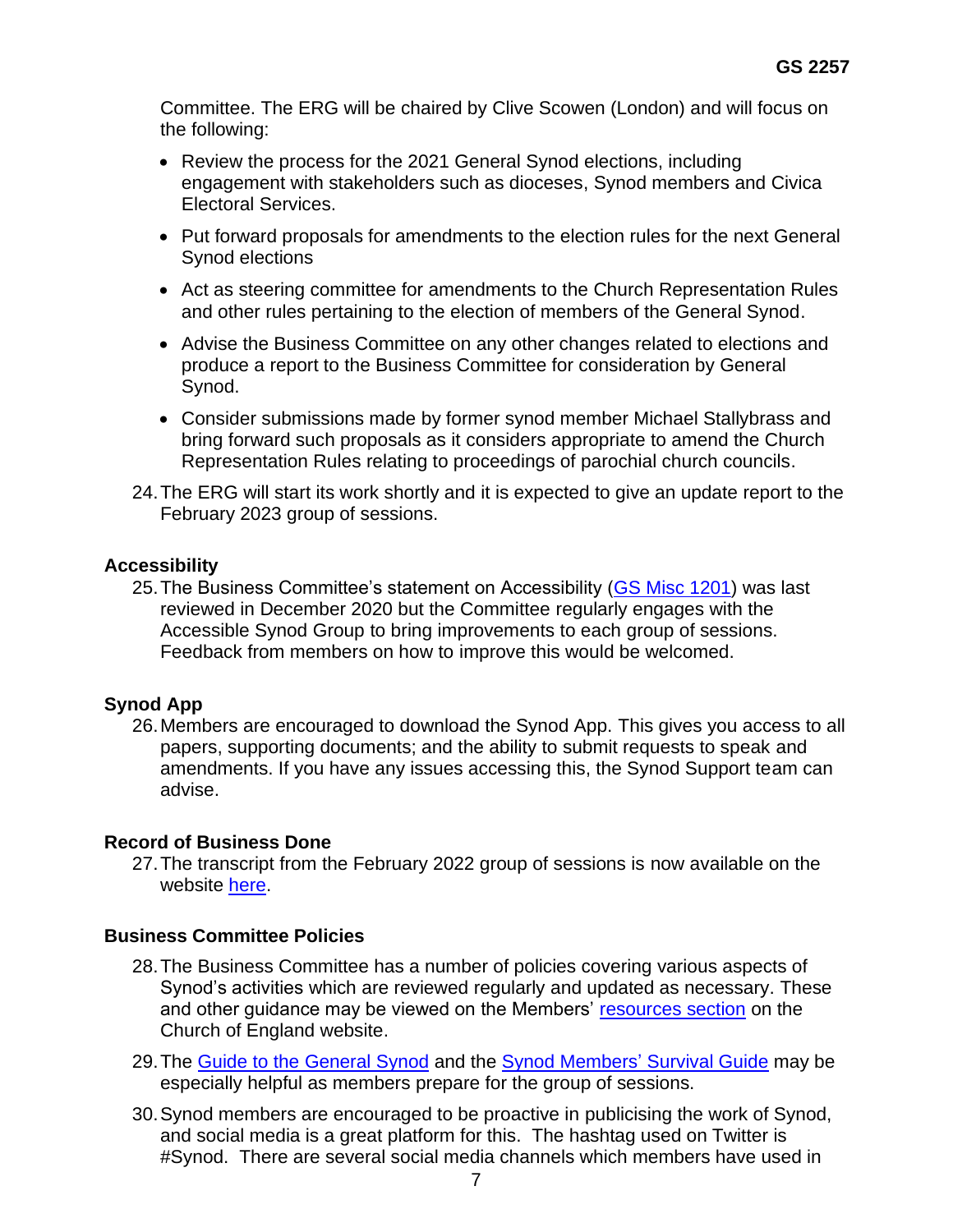the past. However, members are reminded of the importance of being respectful to each other and that social media comments are seen by many both within and outside the Church.

31.Synod business is recorded and livestreamed on the Church of England YouTube channel, and occasionally broadcast on the BBC Parliament Channel as well. Members should consider this when participating in the chamber.

> On behalf of the Business Committee, Robert Hammond, Chair June 2022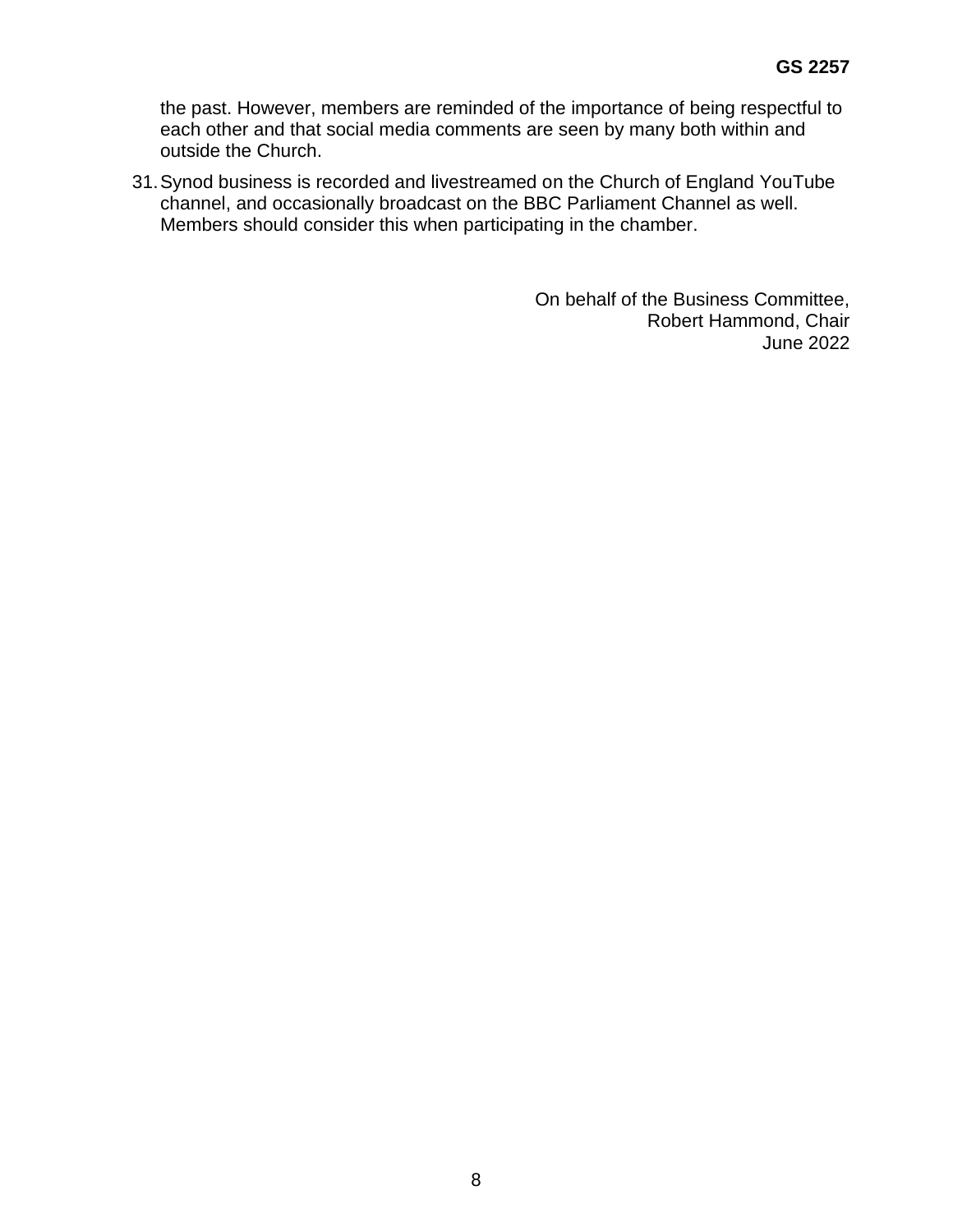## **Membership of the Business Committee June 2022**

## **Chair (elected by General Synod)**

Canon Robert Hammond

**Elected by the House of Bishops** The Rt Revd Martin Gorick, Bishop of Dudley

## **Elected by the House of Clergy**

Fr Paul Cartwright (Vice-Chair) Revd Mark Ireland Revd Jody Stowell

## **Elected by the House of Laity**

Mr Clive Scowen Mrs Michelle Obende Mr Nic Tall

### **Appointed by the Archbishops' Council**

Mr Joseph Diwakar

The Secretary to the Committee is the Acting Clerk to the Synod, Jenny Jacobs.